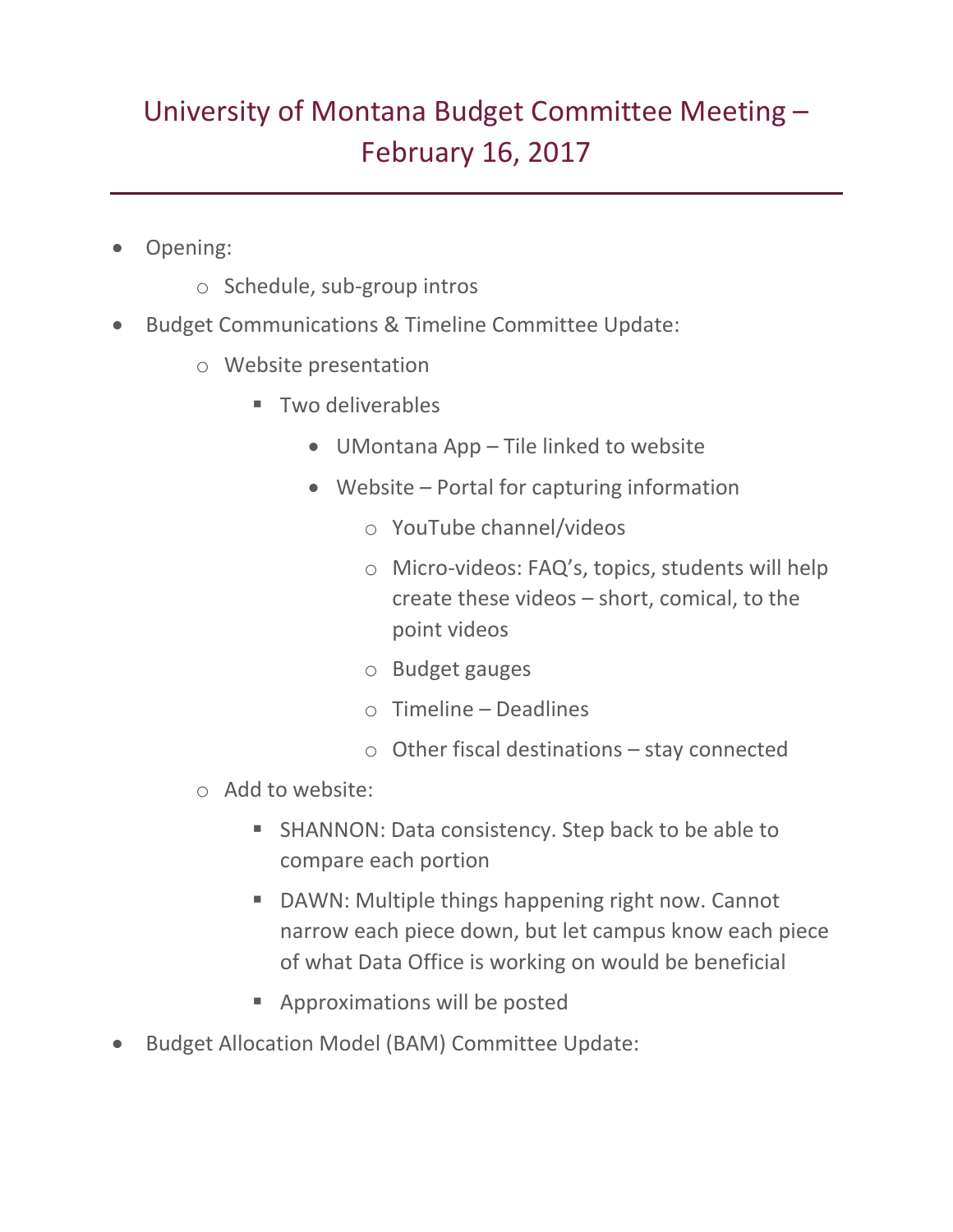- o Feedback from larger group:
	- Anticipating budget at unit level or at VP level?
		- VP level/Needs to have interim priorities
	- What should drive the model for 19?
		- Allocating funds based on credit hours: NOT APPETIZING to faculty.
		- Allocation model where money will flow into the sectors based on certain data metrics, prioritization metric that is developed will allow decisions to be made
		- Dividing resources based on fundamental elements possible allocation model
		- Program and services prioritization at Missoula College
	- 18:1 Ratio, should this remain?
		- Task force to come up with class size guidelines.
		- Numbers are based on peer-institutions, it's wise to go with best practices
		- UM is in a big turning point, we need to come up with something that makes more sense specifically for UM. Use peer-institutions as a guide, but create something more specified
	- **Should strategic initiative be implemented? How should** any savings achieved through prioritization be implemented in the model?
		- Strategic initiatives are critical (proactive, not reactive).
		- Contingencies